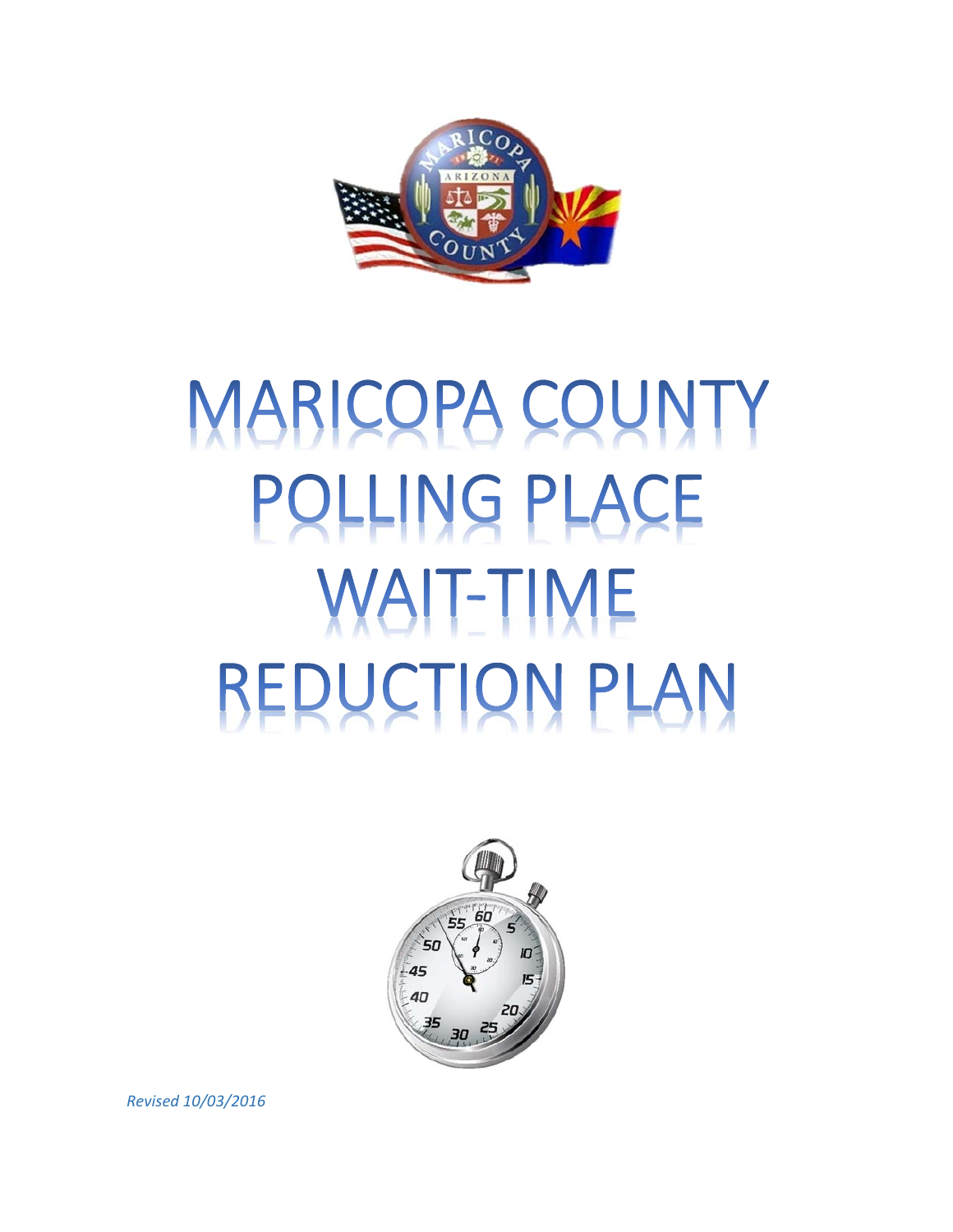# Table of Contents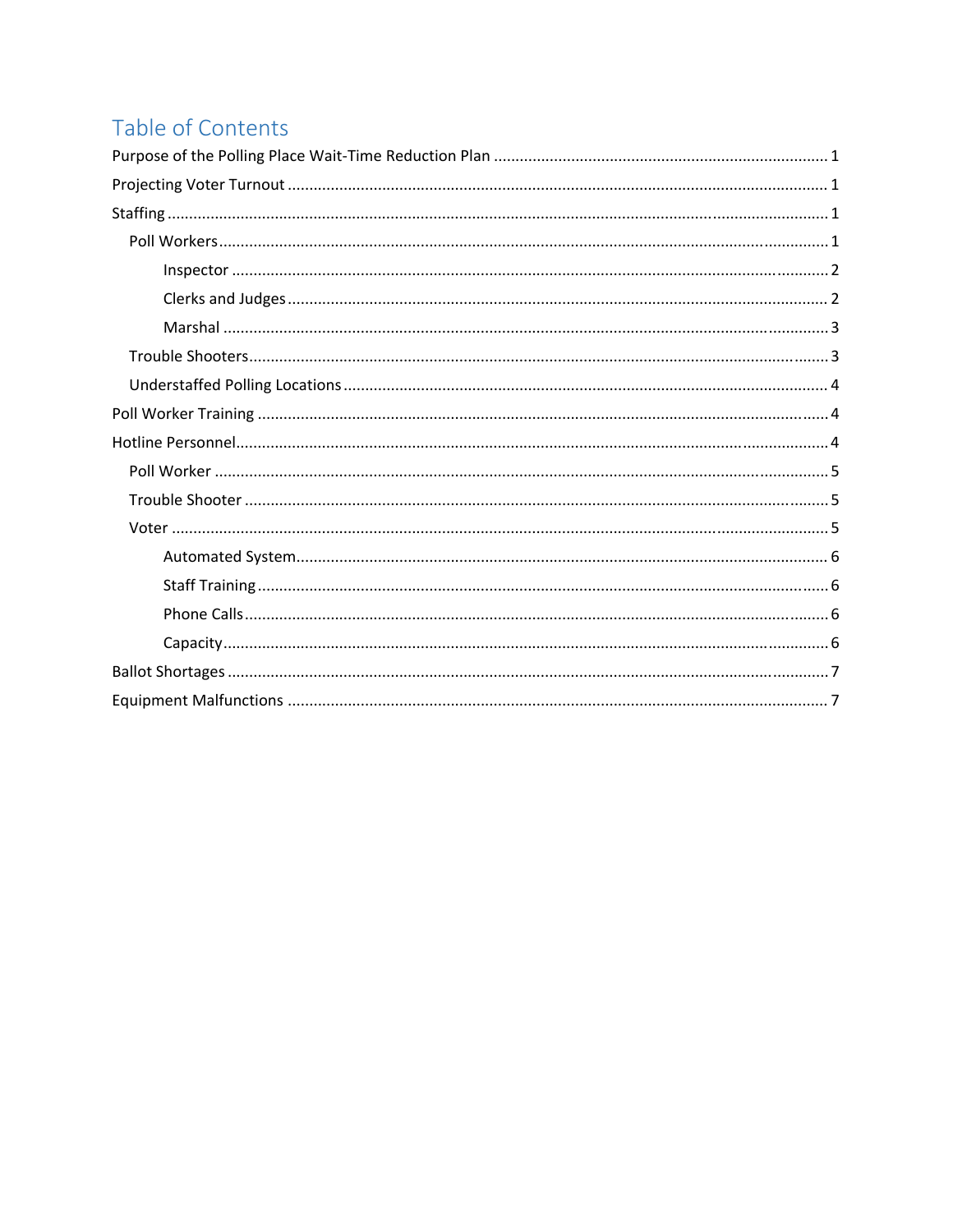# Purpose of the Polling Place Wait‐Time Reduction Plan

The purpose of Maricopa County Recorder's Polling Place Wait‐Time Reduction Plan is to ensure that voters do not have to wait in lines at the polling place on Election Day for more than 30 minutes. There are a variety of reasons as to why there may be excessive wait‐times for voters Election Day. This Plan will outline what the County, poll workers and trouble shooters are to do if wait‐times exceed 30 minutes.

# Projecting Voter Turnout

The first step in planning the reduction of wait times at the polling place on Election Day is to use statistical information from previous elections. The County will use the following statistical information:

- the number of active registered voters,
- the number of active registered voters who are on the permanent early voting list,
- the percentage of turnout from previous elections (Primary to Primary; General to General, etc.), and
- the number of provisional ballots from previous elections (Primary to Primary; General to General, etc.).

In addition, the County will look at lessons learned from previous elections.

Using both the statistical information and lessons learned the County can determine the expected turnout for the current election. Based on the determination, the County will plan the number of poll workers, ePollbooks and voting equipment needed to reduce wait‐times.

# **Staffing**

The County will hire and train poll workers and trouble shooters.

# Poll Workers

Each polling place will have a minimum of 6 poll workers – an inspector, 2 judges, 2 clerks and a marshal – which the Poll Worker Recruitment staff will pull from the pool of poll workers available to work on Election Day. In addition, the Bilingual Coordinator will assist in the determination of the number of bilingual poll workers that will be required for each polling place.

In the training manual excerpt below, the poll worker's responsibilities include, but are not limited to: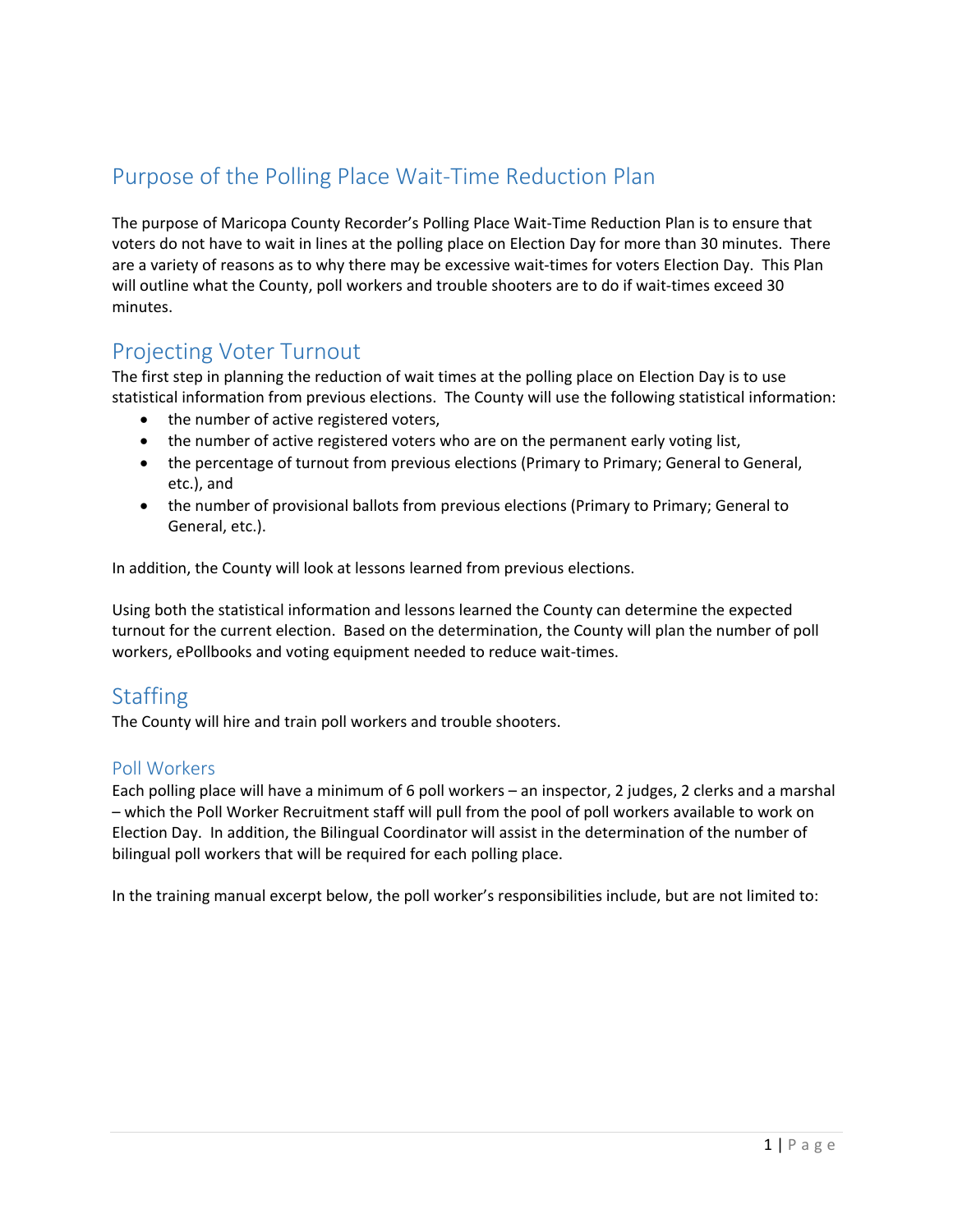# **BOARD WORKER DUTIES**

The primary duty of every board worker is to assist voters, so that they may vote properly thereby ensuring a secure election. This is your mission, your call, your priority. With the exception of the duties of the Inspector, the duties that each board worker might be assigned are subject to change and this duty list is just a guideline. Ultimately, it is the responsibility of ALL board workers to work as a team to assist all voters in a manner using good customer service and to complete all Election Day procedures accurately and completely.

| <b>Inspector</b> |   |   | Judge   Clerk   Marshal | <b>Duty/Responsibility</b>                                                                                    |
|------------------|---|---|-------------------------|---------------------------------------------------------------------------------------------------------------|
| χ                | x | X | X                       | Provide Good Customer Service and Assist Voters.                                                              |
| Χ                |   |   |                         | Team Leader in the Polling Place.                                                                             |
| Χ                |   |   |                         | Assign board workers various tasks.                                                                           |
| X                |   |   |                         | Arranges the Monday set up meeting & informs other<br>board workers and recruiter.                            |
| X                |   |   |                         | Verifies all items on check lists are complete.                                                               |
| X                | X | X | X                       | Ensures Insight and Edge voting units are set up,<br>monitored and available to voters.                       |
|                  | X | X |                         | Assist voters at the ePollbook and ensures they are<br>never left unattended Election Day.                    |
|                  | X | X |                         | Demonstrate how to mark and issue ballots.                                                                    |
|                  | X | X |                         | Oversee the Provisional Ballot procedure.                                                                     |
|                  |   |   | X                       | Preserves order in the polling place and within the<br>75-foot zone.                                          |
|                  |   |   | X                       | Monitors any lines and directs Early Ballot voters to<br>bypass line and insert their ballot in the blue box. |
|                  |   |   | X                       | Announces the opening and closing of the polls.                                                               |
|                  |   |   | X                       | Ensures voters in line at 7:00pm are allowed to vote.                                                         |
|                  | X | x | X                       | Any other duties assigned by the Inspector.                                                                   |
|                  | X | Χ | X                       | Deliver the memory packs to the receiving site.                                                               |
| x                | Χ |   | X                       | Deliver the ballots to the receiving site.                                                                    |

#### *Inspector*

The inspector is the lead poll worker and will discuss and assign the duties of each position to the other poll workers and explain the voting procedures to be followed on Election Day. In the event of high turnout, the inspector may be asked to hire additional poll workers out of line. The additional poll workers must be confirmed by the poll worker hotline or the Recruitment Division before being hired.

The inspector will assist voters at the voting mach ines. The inspector may ask other poll workers to assist a person voting on the accessible voting device if the voter requests assistance. The inspector will be responsible for overseeing the provisional ballot procedure. They will be responsible for directing voters to place a provisional ballot or early ballot in the appropriate box.

#### *Clerks and Judges*

The clerks are responsible for the ePollbooks. When a voter approaches, the clerk will ask for the voter's proof of identification. In most cases this will be the voter's driver license or state issued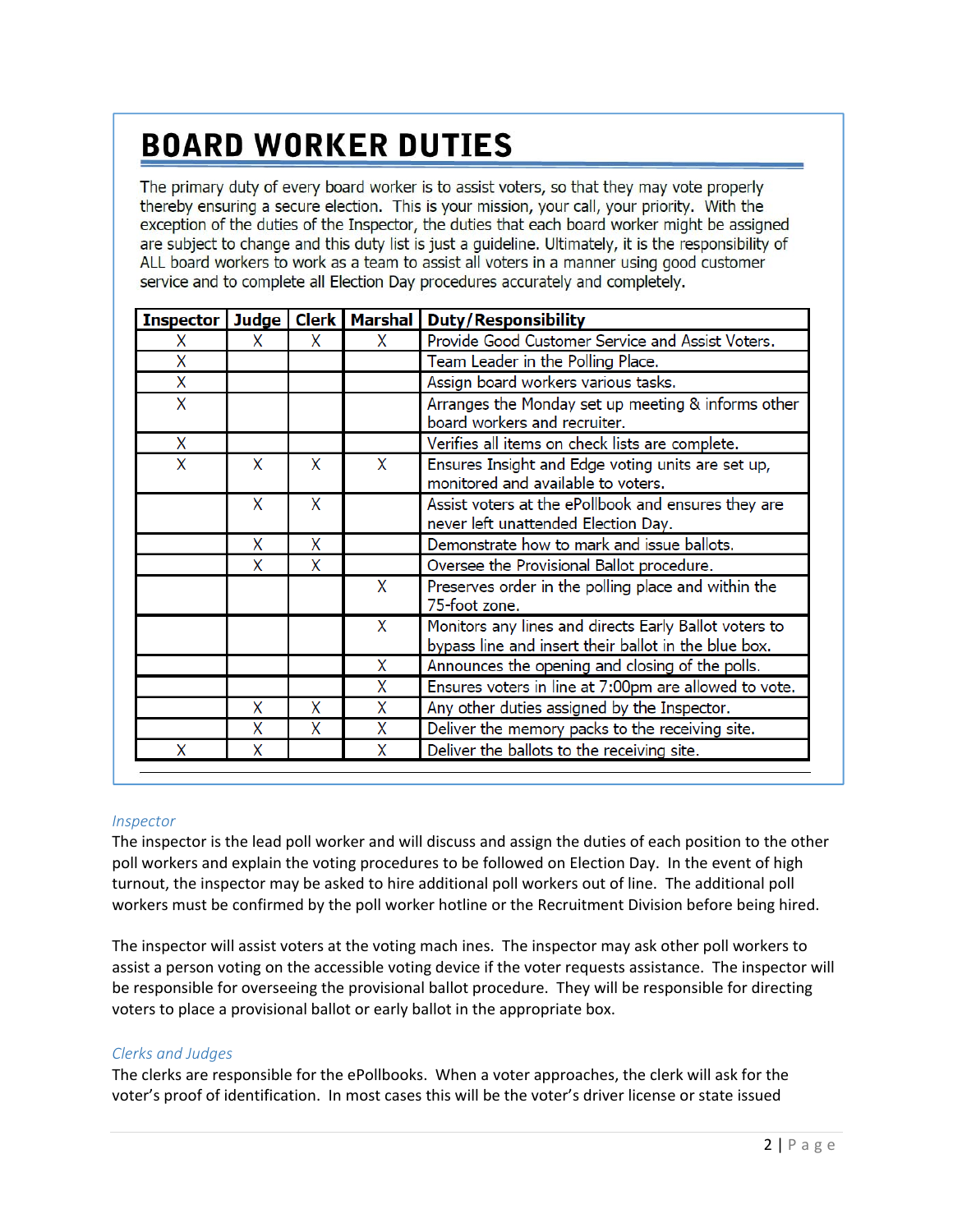identification card. These will be scanned using the barcode scanner on the ePollbook. In the event the voter does not have either of those two forms of identification, the clerk will look the voter up by name and/or date of birth in the search screen or by address.

If the voter is found and is in the right polling place the judge will issue the voter the appropriate ballot. The voter will be directed to the voting booths or accessible voting device to mark the ballot.

If the voter is found and is not in the right polling place, the clerk will tell the voter where the correct polling place is. The clerk will also print off the correct polling place from the ePollbook. The printout will contain the facility name and address of the polling place.

If a voter is not found, the clerk will ask the judge to issue a provisional ballot. The judge will complete the provisional ballot affidavit and ask the voter to sign the affidavit. The judge will then instruct the voter to complete their ballot at the voting booth, place the ballot into the envelope and go see the inspector who will then assist the voter in placing it in the provisional ballot box.

#### *Marshal*

The marshal will announce the opening of the polls. The marshal will make sure there is no electioneering within the 75‐foot limit throughout the day. The marshal will also be responsible for notifying the poll worker hotline if he determines the wait time exceeds 30 minutes. The County will coordinate with the inspector and trouble shooter assigned to the polling place to determine what remedies to take. If it is determined there is a wait time of 45 minutes or more, the Recruitment Division will send additional poll workers to the polling place.

The marshal will walk along the line and ask if anyone in line has his or her early ballot. They will direct voters with early ballots to the early voting ballot box inside the polling place. The marshal will also direct a voter asking for assistance because of a disability to the front of the line.

# Trouble Shooters

The trouble shooter is an individual who will be assigned to 5 to 8 polling places. They are responsible for contacting the inspectors of their assigned polling places to set up a meeting with them over the weekend before the election. They will go over the contents of an inspector packet with the inspector and confirm the pre‐Election Day setup time of the polling place. The trouble shooter will attend the setup meeting to make sure the polling place is ready to open on Election Day.

Election Day responsibilities begin at 5:00 a.m. The trouble shooter will drive from polling place to polling place going to each assigned polling place to ensure the polling places are open by 6:00 a.m. They will also check on the poll workers throughout the day to ensure the polling places have enough supplies, the equipment is functioning and to resolve other issues that may occur at the polling place. They are the Election Department's eyes and ears at the polling places and will be in constant contact with the County. Additionally, after the polls close the trouble shooter will report to an assigned Memory Pack Site. If a precinct does not report to the Memory Pack Site, the trouble shooter may be dispatched to the polling place for that precinct to offer assistance.

Each trouble shooter has a large supply bag for each of their assigned polling places that is filled with extra supplies. In addition, each has a spare ePollbook with the voter database already loaded on it; 2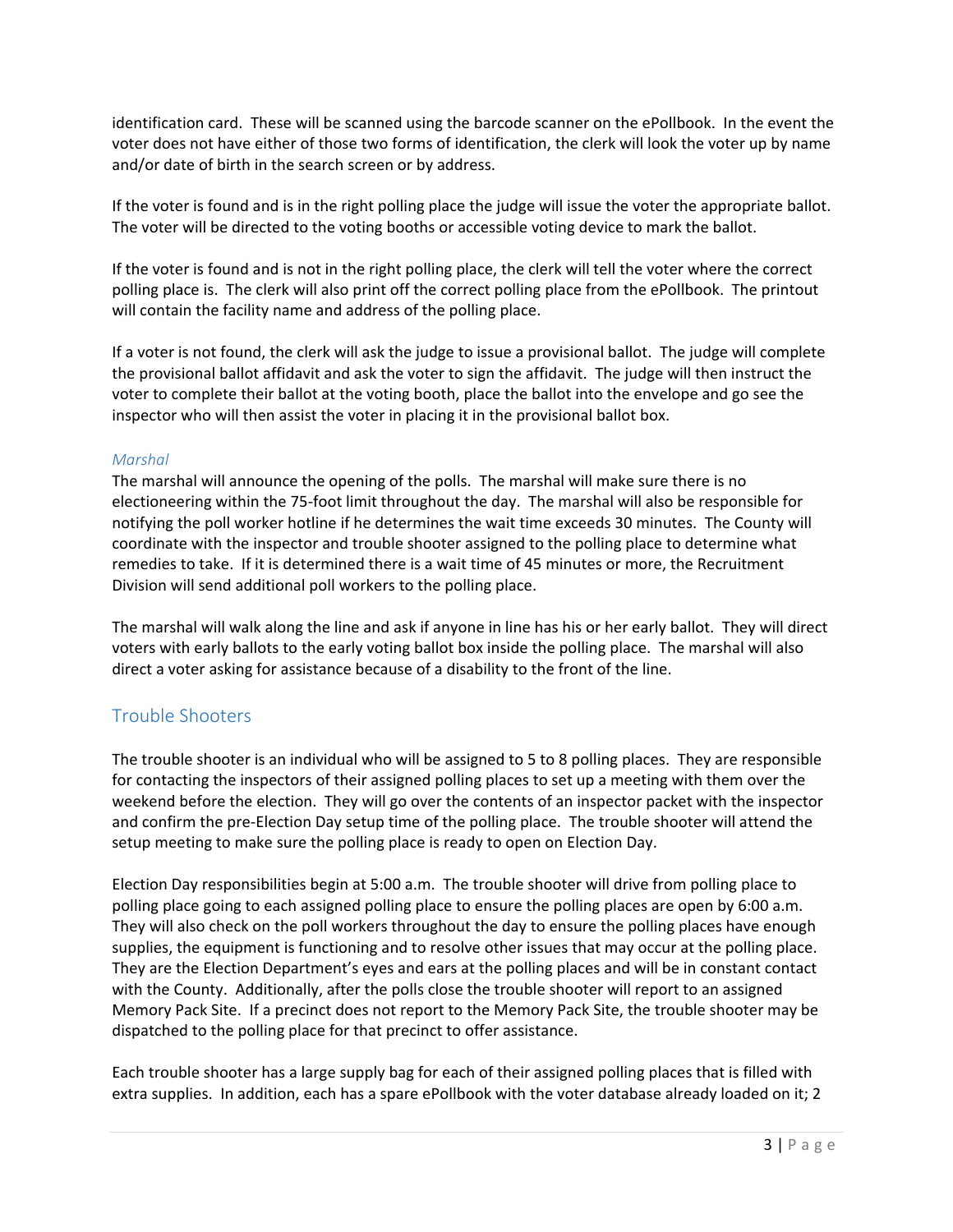printer cartridges for the Edge Touch Screen (accessible voting device); an Insight Optical Scanner (for paper ballots); a MiFi Hotspot; and a spare data card with the voter file loaded on it. This is in the event that there is an equipment malfunction.

Trouble shooters are required to be a certified election official or have served as an inspector. They may not be a candidate on the ballot. They are also required to attend a poll worker training class and a 2hour class covering the ePollbooks and Edge Touch Screens.

The 2016 General Election will have 120 Trouble shooters. If a trouble shooter worked in the Primary Election, they will be assigned to the same area for the General Election. They will already be familiar with the area/route and will know most of the poll workers from the Primary.

# Understaffed Polling Locations

The marshal of each polling place, along with the trouble shooters are instructed to call the appropriate hotline when staffing is an issue at a polling place. The hotline will contact the Recruitment Division of the County to send additional poll workers. The Recruitment Division will contact individuals who have been poll workers in the past and ask for their assistance at a polling place. In the meantime, the trouble shooter will assist the marshal by going down the line to find out if any of the voters have their early ballot. They will direct the voters with early ballots to the early ballot box located inside the polling place. They will direct a voter asking for assistance because of a disability to the front of the line. In addition, the trouble shooter may use their spare ePollbook to setup another line to process voters. If additional ePollbooks are necessary there will be spares located at MCTEC (510 S 3<sup>rd</sup> Avenue, Phoenix) and the County's Mesa office (222 E Javelina, Mesa).

An inspector, upon approval, may also hire from the line of voters if necessary.

# Poll Worker Training

Maricopa County will conduct several poll worker trainings to accommodate the number of poll workers hired. All poll workers and trouble shooters will be provided with an election specific poll worker training manual.

The training manual covers a multitude of election and election equipment procedures. There are very specific instructions on the voting procedure from when a voter comes in to the polling place until the voter casts their ballot. The manual for the 2016 General Election is posted on the County's website at: http://recorder.maricopa.gov/elections/electionboardworker.aspx#

Also available is Maricopa County's online training modules. There are three different online trainings:

- 1. Premium Poll Worker Training
- 2. Inspector Training
- 3. Judge, Clerk and Marshal Training

# Hotline Personnel

There are 3 hotlines - a trouble shooter hotline, a poll worker hotline and a hotline for the voters.

The trouble shooter and poll worker hotlines will open immediately after the Saturday trouble shooter class is over. The hotline will be open until 4:00 p.m. on Saturday and from 9:00 a.m. to 4:00 p.m. on Sunday. Maricopa County will have dispatchers available for the trouble shooters also. The dispatchers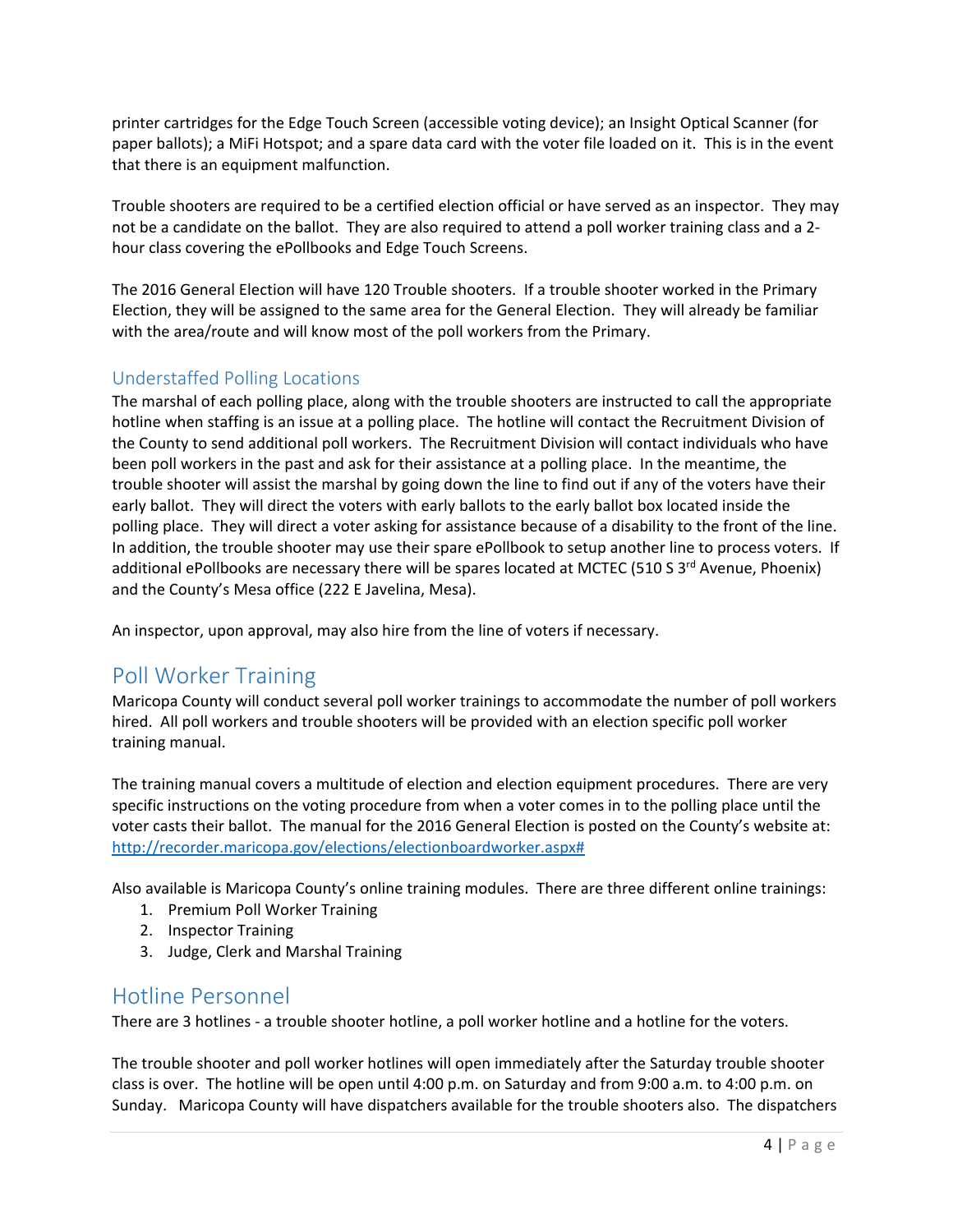will keep their radios on during those hours and continue answering any radio calls after the hotline has closed. The dispatchers will also be able to reach the trouble shooters all at once in the event the information needs to be shared with all trouble shooters.

The hotlines will re-open on Monday (the day before the election) at noon and stay open until all polling places have setup. The hotlines open on Election Day at 5:15 a.m. and stay open until all precincts have reported to their assigned Memory Pack Site.

## Poll Worker

The poll worker hotline will be staffed with 7 people. Two of them will be bilingual in the Spanish language. Each hotline worker undergoes a 2 hour training class on the ePollbook and Edge and also attends the trouble shooter training class. A representative from the ePollbook vendor and the Insight/Edge vendor will be present in the hotline rooms.

## Trouble Shooter

The trouble shooter hotline will be staffed with 4 people. They will be required to attend a training specific to trouble shooters. A representative from the ePollbook vendor and the Insight/Edge vendor will be present in the hotline room at all times.

Each trouble shooter will be equipped with an AT&T "push to talk phone" for communication with a dispatcher. Maricopa County is divided into two areas—the west part of the county and the east part of the county. Each part of the county will have its own dispatcher. The dispatcher will have a helper who will enter all radio calls into the Election Reporting System. In addition to their radio, each trouble shooter will have a cell phone, if needed.

### Voter

The voter hotline is referred to as the STAR Call Center. The STAR Center is staffed with agents trained to assist the public throughout the entire election process. There are 18 employees trained to answer election calls either on a part‐time or full‐time basis as required by the call volume. Eight of the 18 employees are bilingual. Maricopa County will also bring in three County temporary agents to assist with the volume as needed. One of the three additional County temporary agents will be bilingual.

The election volume requires the County supplement the core staff with outside contract help. The contract vendor (ACRO) has already been notified of the staffing needs leading up to the November 8 General Election. Dedicated election contract agents are already on‐line to assist callers. We will bring in additional staff as call volume increases to meet the demand. Eight additional contract staff arrived September 30, 2016 for training in preparation for the voter registration deadline. Further staff is anticipated to start October 10, 2016 for the increased calls in regard to the voter registration deadline and early ballots. Any bilingual contractor staff member will also be able to assist with Spanish callers.

The STAR Center not only manages the agents available to assist the public, but also manages the bilingual automated voice system to assist callers 24x7 when agents are not available. On General Election Day, the voter hotline will be open from 5:30 a.m. until 7:00 p.m.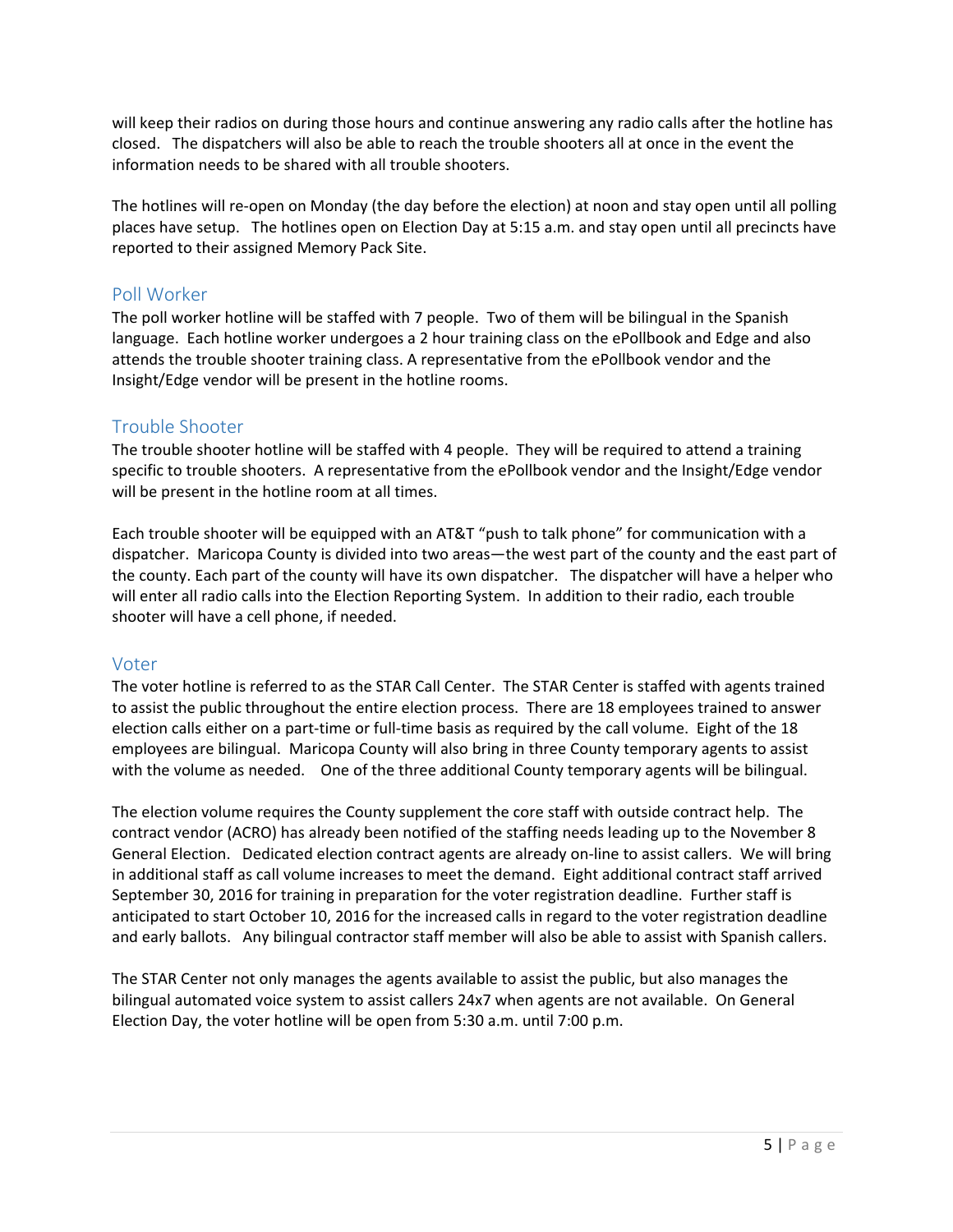#### *Automated System*

The automated system will be updated to provide the most recent information needed by the public. There are always both English and Spanish recordings available for information on the election. Currently, callers to 602 506‐1511 hear the following message:

#### SPANISH

**La Elección General es el 8 de Noviembre. Si Ud. no está registrado para votar, tendrá que estar registrado antes del 10 de Octubre. La boletas tempranas ordenadas se enviaran por correo postal el día 12 de Octubre. Por favor de permitir unos días para recibir. Sitos de votación temprana estarán abiertos el día 12 de Octubre alrededor del valle. Si estará votando en persona, tendrá que votar en su sito de votación designado. Para localizar su sito designado, o para ordenar su boleta temprana, puede ir al internet: www.Maricopa.vote. Manténgase en la línea para más información, o para hablar con un representante, Oprima el "0".**

#### ENGLISH

**The General Election is Nov 8. If you are not currently registered in Maricopa County, you must be registered by Oct 10. The Mail order ballots that are currently on order will be delivered to the Post office on Oct 12. Please allow a few days for delivery. Early voting sites around the valley will also be opened on Oct 12. If you plan on voting in person, you must vote in your assigned polling location. To find your assigned polling location, or to order a Mail Order Ballot, go to www.Maricopa.vote. Stay on the line for additional information, or to speak to an agent, press 0.**

#### *Staff Training*

All current staff will receive training updates on a regular basis. Additional contract staff will be trained on election specifics as well as customer service prior to being on the phones. All contract staff will have a STAR Supervisor readily available for questions while taking calls.

#### *Phone Calls*

All STAR agents will understand that all urgent calls are routed to the Supervisor or Director ASAP. Information such as a closed polling location is entered into the Elections Reporting system, then followed up with a call directly to the Elections Hotline so a trouble shooter can be dispatched. Complaints / comments on Election Day will be captured in the Elections Reporting system which automatically feeds the information to Elections management after they are entered.

#### *Capacity*

In addition to the full time staff workstations, there are an additional 55 workstations that are currently agent ready and available to be staffed, and an additional 15 workstations that will be brought on line for the General Election, or sooner if needed.